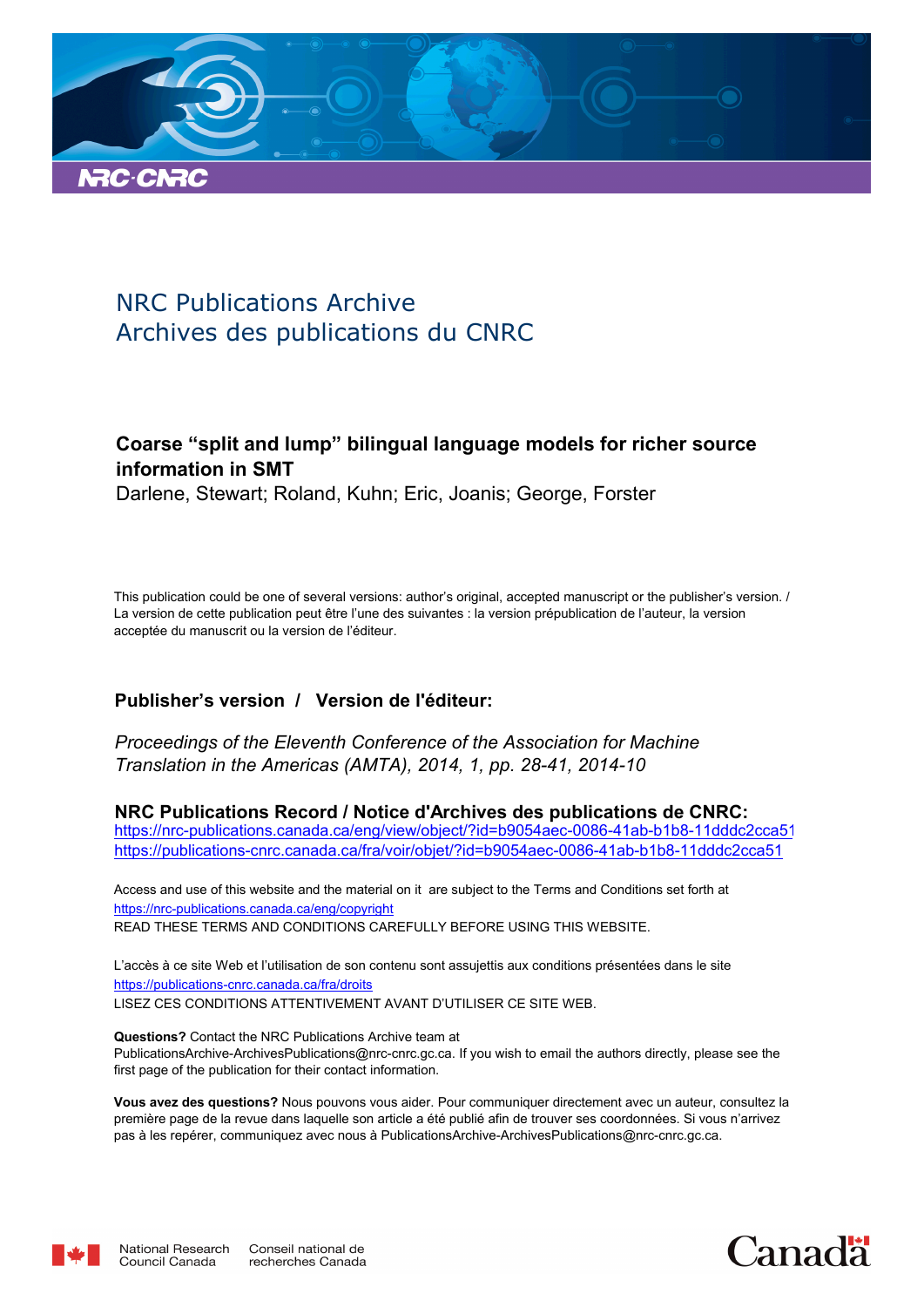# **Coarse "split and lump" bilingual language models for richer source information in SMT**

| <b>Darlene Stewart</b>                                               | Darlene.Stewart@nrc.gc.ca                                                    |
|----------------------------------------------------------------------|------------------------------------------------------------------------------|
| <b>Roland Kuhn</b>                                                   | Roland.Kuhn@nrc.gc.ca                                                        |
| <b>Eric Joanis</b>                                                   | Eric.Joanis@nrc.gc.ca                                                        |
| George Foster*                                                       | George.Foster@nrc.gc.ca                                                      |
|                                                                      | All authors originally at: National Research Council, Ottawa, Canada K1A 0R6 |
| * This author is now at Google Inc., Mountain View, California 94043 |                                                                              |

#### **Abstract**

Recently, there has been interest in automatically generated word classes for improving statistical machine translation (SMT) quality: *e.g*, (Wuebker *et al*, 2013). We create new models by replacing words with word classes in features applied during decoding; we call these "coarse models". We find that coarse versions of the bilingual language models (biLMs) of (Niehues *et al*, 2011) yield larger BLEU gains than the original biLMs. BiLMs provide phrase-based systems with rich contextual information from the source sentence; because they have a large number of types, they suffer from data sparsity. Niehues *et al* (2011) mitigated this problem by replacing source or target words with parts of speech (POSs). We vary their approach in two ways: by clustering words on the source or target side over a range of granularities (word clustering), and by clustering the bilingual units that make up biLMs (bitoken clustering). We find that loglinear combinations of the resulting coarse biLMs with each other and with coarse LMs (LMs based on word classes) yield even higher scores than single coarse models. When we add an appealing "generic" coarse configuration chosen on English > French devtest data to four language pairs (keeping the structure fixed, but providing language-pair-specific models for each pair), BLEU gains on blind test data against strong baselines averaged over 5 runs are **+0.80** for English > French, **+0.35** for French > English, **+1.0** for Arabic > English, and **+0.6** for Chinese > English.

## **1. Introduction**

This work aims to provide rich contextual information to phrase-based SMT, in order to mitigate data sparsity. We cluster the basic units of the bilingual language model (biLM) of Niehues *et al* (2011) and of standard language models (LMs). A "generic", symmetric configuration chosen on English > French devtest yields BLEU gains over strong baselines on blind test data of +**0.80** for English > French (henceforth "Eng>Fre"), **+0.35** for French > English ("Fre>Eng"), **+1.0** for Arabic > English ("Ara>Eng"), and **+0.6** for Chinese > English ("Chi>Eng"). If we apply the configuration with the highest devtest score on a given language pair to blind data, the gains are **+0.85** for Eng>Fre, **+0.46** for Fre>Eng, and +**1.2** for Ara>Eng, but still **+0.6** for Chi>Eng.

#### **1.1. Coarse bilingual language models (biLMs) for source context**

Though coarse biLMs are the focus of this paper, we explored other coarse models: models where words are replaced by word classes. *E.g.*, we obtained good gains in earlier experiments with coarse LMs. Since others have explored that terrain before us (see **1.2**), this paper focuses on the "bilingual language model" (biLM) of Niehues *et al* (2011). In phrase-based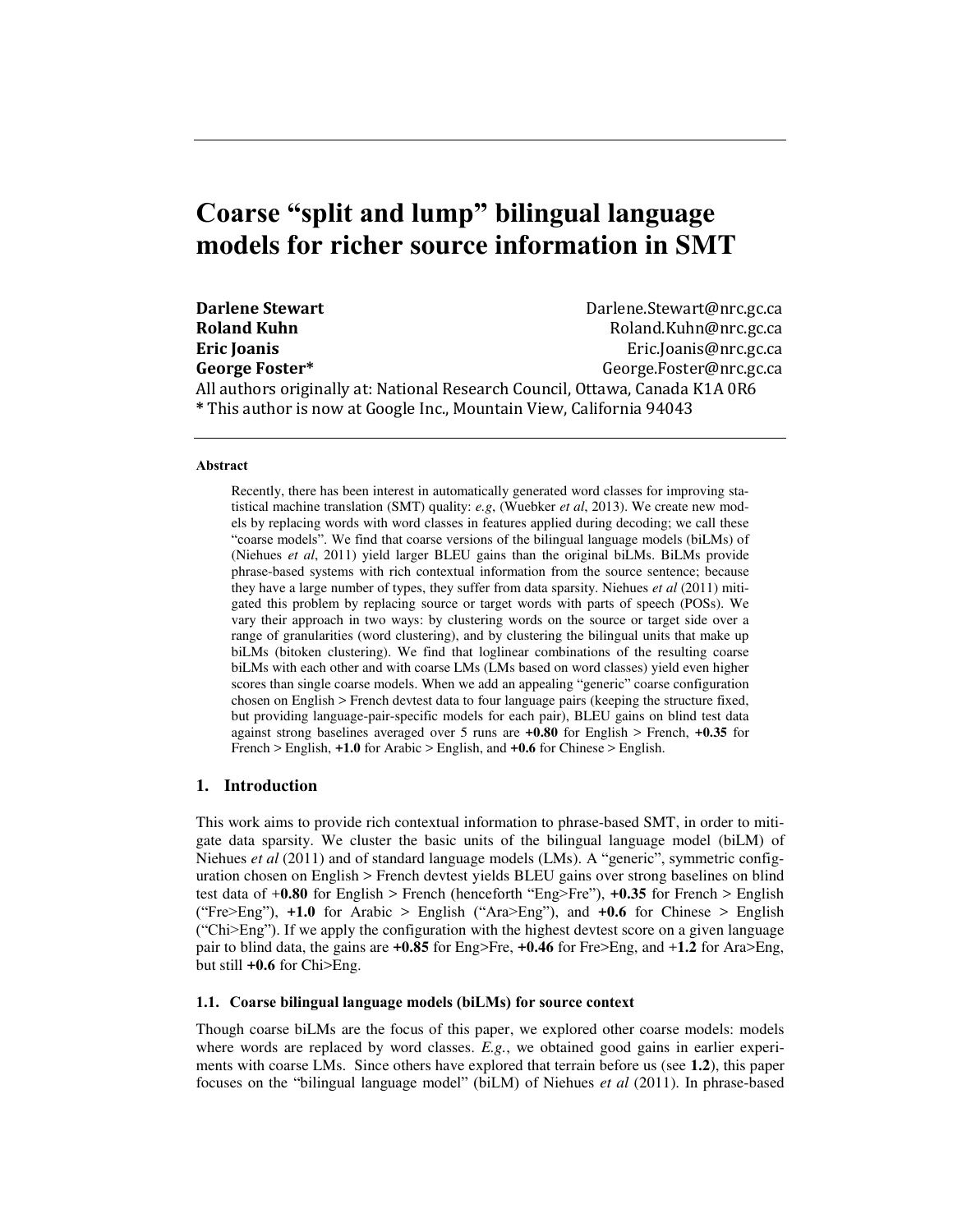SMT, information from source words outside the current phrase pair is incorporated only indirectly, via target words that are translations of these source words, if the relevant target words are close enough to the current target word to affect LM scores. BiLMs address this by aligning each target word in the training data with source words to create "bitokens". An N-gram bitoken LM is then trained. A coarse biLM is one whose words and/or bitokens have been clustered into classes. Our best results were obtained by combining coarse biLMs with coarse LMs. We tune our system with batch lattice MIRA (Cherry and Foster, 2012), which supports loglinear combinations that have many features.

**Figure 1** shows word-based and coarse biLMs for Eng>Fre. A target word and its aligned source words define a bitoken. Unaligned target words (*e.g.*, French word "d' " in the example) are aligned with NULL. Unaligned source words (*e.g.*, "very") are dropped. A source word aligned with more than one target word (*e.g.*, "we", aligned with two instances of "nous") is duplicated: each target word aligned with it receives a copy of that source word.



**Figure 1.** Creating bitokens & bitoken classes for a bilingual language model (biLM)

BiLMs can easily be incorporated into a phrase-based architecture. The decoder still uses phrase pairs from a phrase table to create hypotheses. However, a new LM with a wide context span of source information can now score hypotheses, along with the standard LM (Niehues *et al* found it was best to retain the latter). Unfortunately, the bitoken vocabulary of a biLM will be much bigger than the target-language vocabulary, because a target word is often split into different bitokens. *E.g.*, the word "être" might be split into three bitokens: "être\_be", "être\_being", and "être\_to-be". One solution to the sparsity problem is to lump bitokens into new classes. *E.g.*, one could replace each English or French word above with its part of speech (POS**).** In (Niehues *et al*, 2011), this "split and lump" process was applied to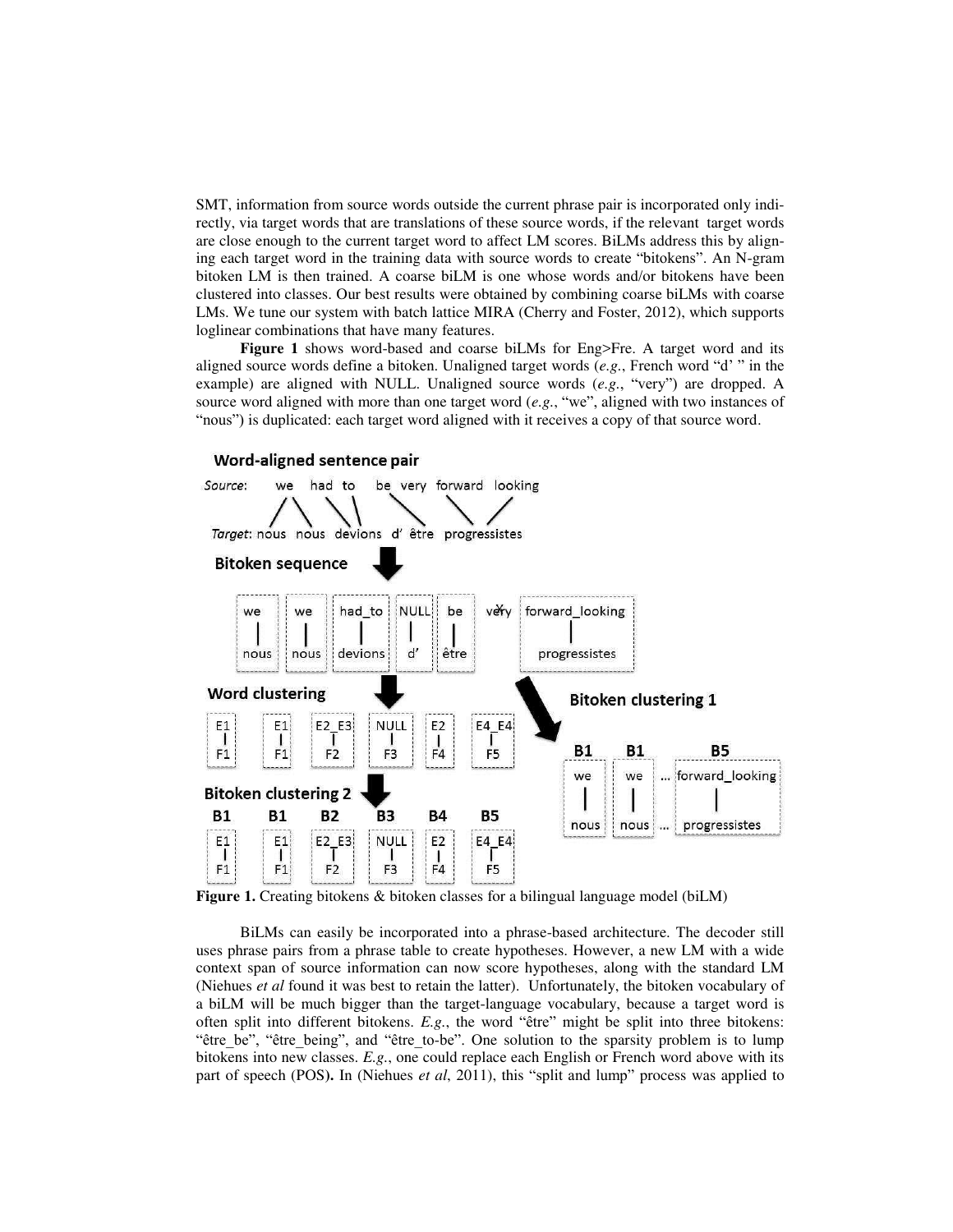both sides of a biLM for Ara>Eng SMT. When the biLM was added as a new loglinear feature to a system with a word-based biLM, it yielded a modest gain of about +0.2 BLEU. In our work, we try other versions of "split and lump". Instead of using taggers to define POSs, we use a program called **mkcls** (see **1.2**) to create clusters. Unlike Niehues *et al* (2011), we vary the granularity of word clustering, and sometimes cluster the bitokens themselves, calling the resulting models "coarse biLMs".

**Figure 1** also shows three ways of building coarse biLMs: 1. clustering source and/or target words, then creating bitokens. 2. clustering the word-based bitokens themselves, with **mkcls** using bitoken perplexity as its criterion (in **Fig. 1**, "bitoken clustering 1"). 3. clustering bitokens whose source and/or target words have been "preclustered" ("bitoken clustering 2"). Here, **E1**, **E2**, *etc*., and **F1**, **F2**, *etc*., are word classes generated by **mkcls** operating on source (English) and target (French) text respectively; **B1**, **B2**, *etc*. denote bitoken classes.



**Figure 2.** Two-pass construction of bitokens for a coarse biLM

**Figure 2** illustrates the three types of coarse biLM, each shown by a dotted-line oval. A key aspect of a biLM is its bitoken vocabulary size. *E.g.*, for the Eng>Fre experiments on which **Figure 2** is based, the original word biLM had a vocabulary of 7.6 million bitokens. Coarse biLMs result from two passes of bitoken vocabulary compression, both optional: a first pass of clustering of source and/or target words, and a second pass of bitoken clustering. Skipping both passes yields the word-based biLM. The X coordinates in **Figure 2** give the biLM vocabulary size after the first pass, and the Y coordinates give its size after the second pass (as a percentage of its original size). The original biLM ("word biLM") is in the upper right-hand corner: both passes are null operations, so the coordinates are (100%,100%).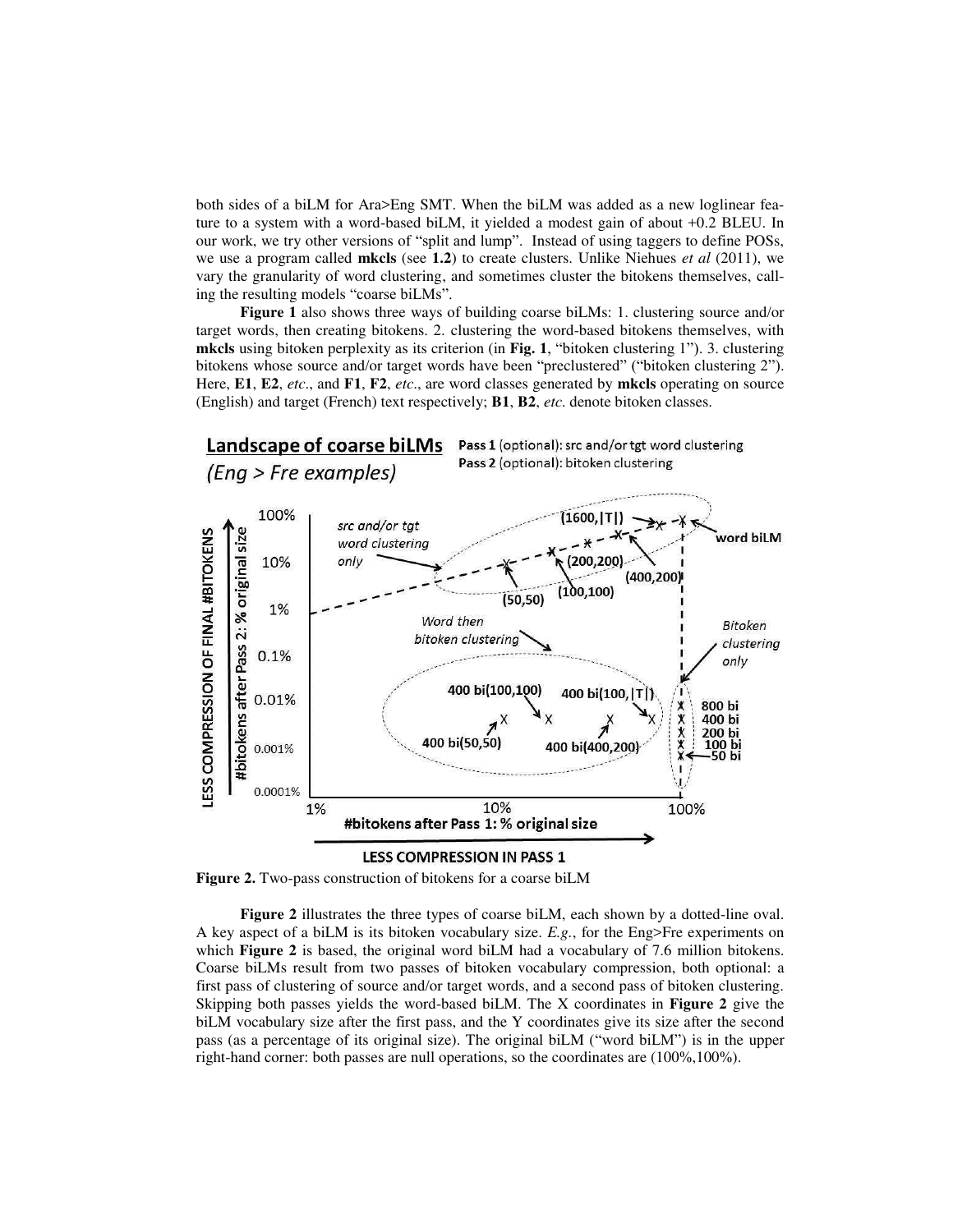We denote word clustering by (*n1, n2*), where *n1* and *n2* are number of source and target word classes respectively. |S| and |T| are the original sizes of the source and target vocabularies. The top oval in **Figure 2** contains coarse biLMs obtained by pass 1 (word clustering) but **not** pass 2 (bitoken clustering). *E.g*., "(400, 200)" is the coarse biLM obtained by using 400 and 200 word classes for English and French respectively; "(1600, |T|)" is the coarse biLM obtained with 1600 English classes and no clustering for French. The oval on the far right contains biLMs created when only pass 2 is applied. *E.g.*, "50 bi" is the coarse biLM obtained by clustering the 7.6M word-based bitokens down to only 50. The third oval contains coarse biLMs produced by applying pass 1, then pass 2. *E.g.*, "400 bi(400,200)" is the coarse biLM obtained by creating bitokens with 400 and 200 source and target word classes respectively, then clustering these bitokens into 400 classes. A defect of the figure is that its axes don't represent the difference between word clustering on the source *vs*. target sides. However, the figure conveys our greatest problem: the vast number of possible coarse biLMs

There is a big space in the middle of the figure that wasn't explored in our experiments: there are no final biLMs that have between 0.01% and 10% of the original number of word biLMs, because **mkcls** becomes very slow as the number of word classes grows: creating coarse biLMs like "(10,000, 10,000)" or "10,000 bi(400,400)" is infeasible.

#### **1.2. Related work**

This section will discuss work on **coarse models**, **source-side contextual information** for SMT, and **lexical clustering techniques** (including **mkcls**, used for our experiments).

Uszkoreit and Brant (2008) explored coarse LMs for SMT. Wuebker *et al* (2013) describe coarse LMs, translation models (TMs), and reordering models (RMs). Best performance was obtained with a system containing both word-based and coarse models. Prior to our current work, we experimented with discriminative hierarchical RMs (DHRMs) (Cherry, 2013). These combine the hierarchical RM (HRM) of (Galley and Manning, 2008) with sparse features conditioned on word classes for phrases involved in reordering; word classes are obtained from **mkcls**. Like Cherry (2013), we found that DHRM outperformed the HRM version for Ara>Eng and Chi>Eng. However, experiments with English-French Hansard data showed only small gains for DHRM over HRM. Thus, while all the Ara>Eng and Chi>Eng experiments reported in this paper employ DHRM - a **coarse reordering model** - none of the Eng<>Fre experiments do. In prior experiments, we also studied **coarse phrase translation models**, but unlike Wuebker *et al* (2013), we found they did not yield significant improvements to our system, except when there is little training data. Many experiments in this paper involve **coarse language models**. These are particularly effective for morphologically rich languages (*e.g.*, Ammar *et al*, 2013; Bisazza and Monz, 2014). In unpublished earlier experiments, we found that coarse LM combinations can yield better results than using just one.

Besides biLMs (Niehues *et al*, 2011), there are other ways of incorporating additional source-language information in SMT. These include spectral clustering for HMM-based SMT (Zhao, Xing and Waibel, 2005), stochastic finite state transducers based on bilingual ngrams (Casacuberta and Vidal, 2004; Mariño *et al*, 2006; Crego and Yvon, 2010; Zhang *et al*, 2013), the lexicalized approach of (Hasan *et al*, 2008), factored Markov backoff models (Feng *et al*, 2014) and the "operation sequence model" (OSD) of (Durrani *et al*, 2011 and 2014). (Durrani *et al* 2014) appeared after our current paper was submitted. Our work and theirs shares an underlying motivation in which **mkcls** is applied to make earlier models more powerful, though the OSD models and ours are very different. We chose to implement biLMs primarily because this is easy to do in a phrase-based system.

Automatic word clustering was described in (Jelinek, 1991; Brown *et al*, 1992). In "Brown" or "IBM" clustering, each word in vocabulary *V* initially defines a single class.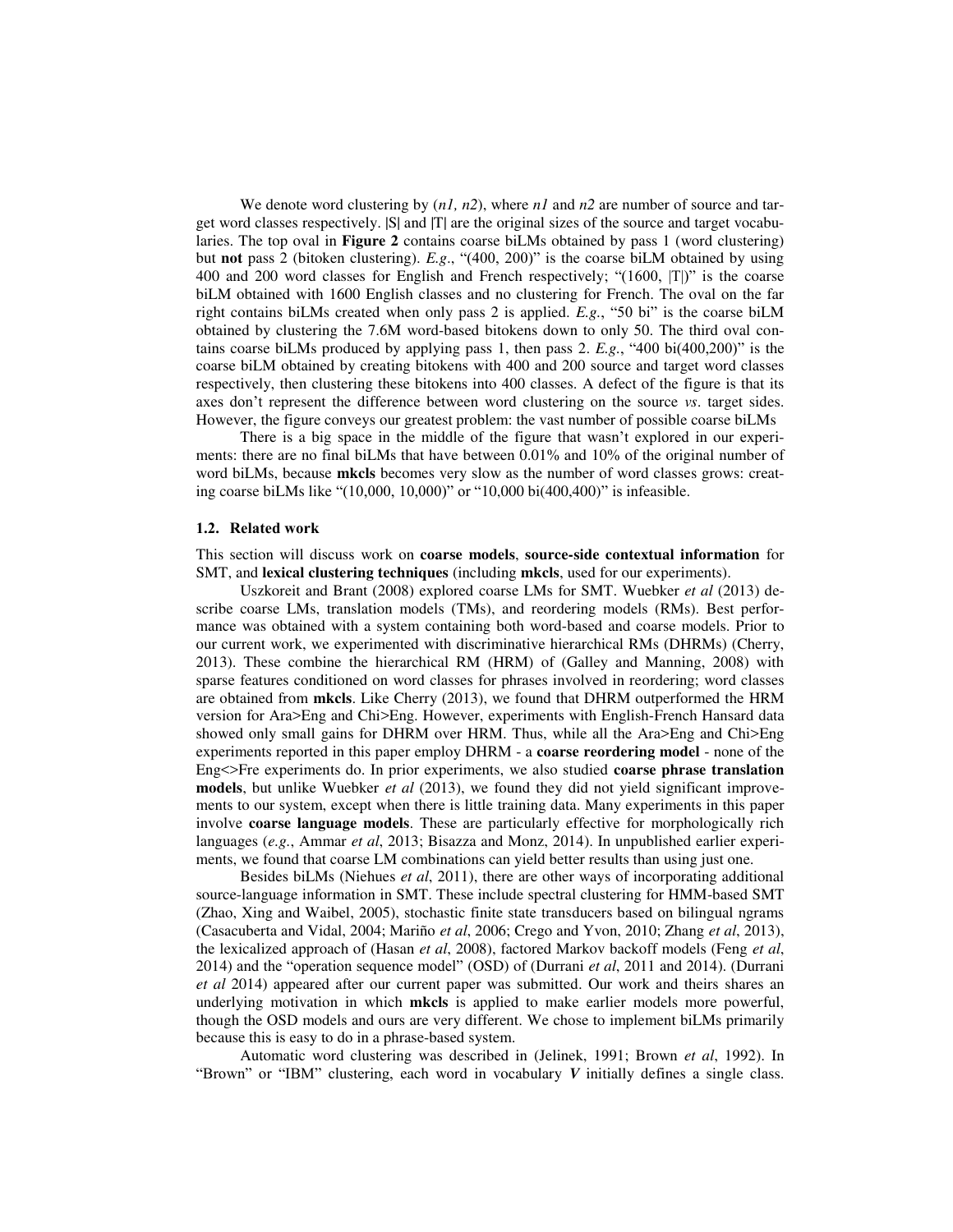These classes are clustered bottom-up into a binary tree of classes, with classes iteratively merging to minimize text perplexity under a class-based bigram LM, until the desired number of classes *C* is attained. Martin, Liermann, and Ney (1998) describe "exchange" clustering. Each word in  $V$  is initially assigned to a single class in some fashion. Then, each word in turn is reassigned to a class so as to minimize perplexity; movement of words between classes continues until a stopping criterion is met. When these authors compared various word clustering methods, the perplexity results were almost identical. The lowest bigram perplexity is usually obtained when each of the most frequent words is in a different class; different word clustering methods typically all ended up with arrangements similar to this. These authors obtained their best perplexity and speech recognition results when the clustering criterion was based on trigrams as well as bigrams, but this makes clustering expensive. Och (1999) focuses on bilingual word clustering and discusses ideas similar to bitoken clustering, though not in the context of phrase-based SMT. Uszkoreit and Brant (2008) describe a highly efficient distributed version of exchange clustering. Faruqui and Dyer (2013) propose a bilingual word clustering method whose objective function combines same-language and cross-language mutual information. Applied to named entity recognition (NER), this yields significant improvements. Turian, Ratinov and Bengio (2010) apply Brown clustering to NER and chunking. Finally, Blunsom and Cohn (2011) improve Brown clustering by using a Bayesian prior to smooth estimates, by incorporating trigrams, and by exploiting morphological information.

For word clustering, we chose a widely used program, **mkcls**: Blunsom and Cohn (2011) note its strong performance. We could have used POSs, but they have definitions that vary across languages; **mkcls** can be applied in a uniform way (though with the disadvantage that it gives each word a fixed class, instead of several possible classes as with POSs). Niesler *et al* (1998) found that automatically derived word classes outperform POSs. Until recently, the only document describing **mkcls** was in German (Och, 1995): accurate English information was unavailable. It is often suggested that **mkcls** implements (Och, 1999), but this is only partly true. Fortunately, Dr. Chris Dyer now provides an accurate description on his blog: [http://statmt.blogspot.ca/2014/07/understanding-mkcls.html.](http://statmt.blogspot.ca/2014/07/understanding-mkcls.html) Basically, **mkcls** executes an ensemble of optimizers and merges their results; the criterion for all steps is minimal bigram perplexity. Dr. Dyer estimates that the perplexity of an LM built from the resulting word classes is typically 20-40% lower than for bottom-up Brown clustering on its own.

#### **2. Experiments**

#### **2.1. Experimental approach**

Using four diverse large-scale machine translation tasks (Eng>Fre, Fre>Eng, Ara>Eng, Chi>Eng), we studied the impact of coarse BiLMs in isolation and in combination with coarse LMs. Our challenge was to explore the most interesting possibilities without doing innumerable experiments. Ammar *et al* (2013) note that coarse models are particularly effective when the target language has complex morphology. We thus decided to use Eng>Fre experiments on devtest data to carry out initial explorations: this language pair would be a sensitive one. Our metric was average BLEU over Devtest1 and Devtest2 for a Hansard system (see **Table 1**). There is insufficient space to report all these Eng>Fre devtest experiments. The first round of experiments made us decide to explore coarse LMs and coarse biLMs, but not coarse TMs (these only gave appreciable gains for small amounts of training data); we would employ Witten-Bell smoothing for the coarse models (coarse models generate counts of counts that the SRILM implementation of Kneser-Ney can't cope with, and Witten-Bell slightly outperformed Good-Turing for coarse models); we would use 8-gram coarse models (results differed only slightly along the range from 6-grams to 8-grams, but were marginally better for 8-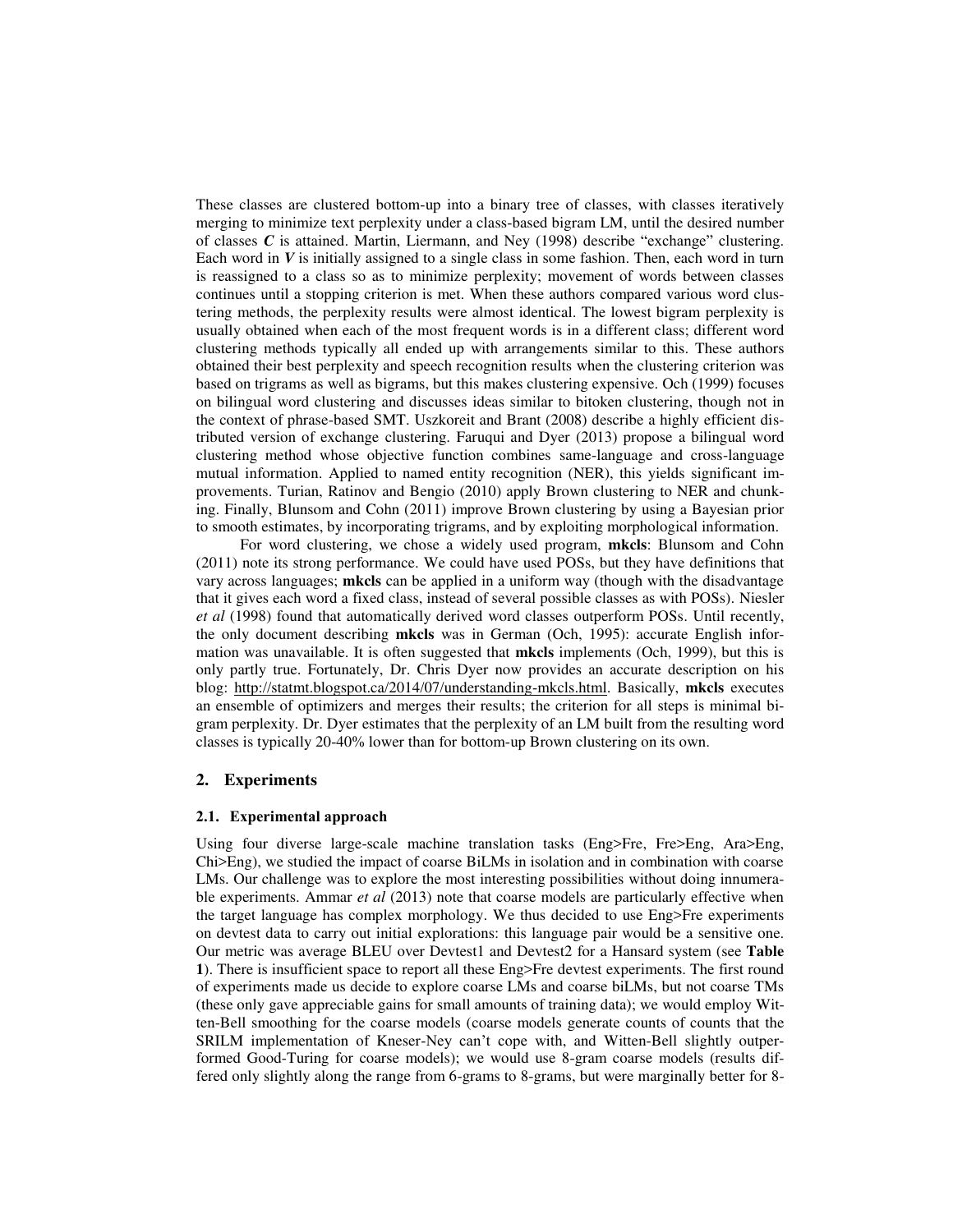grams). We then began a second round of Eng>Fre experiments with the same devtest (see **2.4** and **Table 4)**; the results informed all subsequent experiments.

#### **2.2. Experimental data**

For English-French experiments in both directions, we used the high-quality Hansard corpus of Canadian parliamentary proceedings from 2001-2009 (Foster *et al*, 2010). We reserved the most recent five documents (from December 2009) for development and testing material, and extracted the dev and test corpora shown in **Table 1.** Some of the documents were much larger than typical devtest sizes, so we sampled subsets of them for the dev and test sets.

| Corpus                         | # sentence pairs | $#$ words (English) | # words (French) |
|--------------------------------|------------------|---------------------|------------------|
| Train                          | 2.9M             | 60.5M               | 68.6M            |
| Tune                           | 2.002            | 40K                 | 45K              |
| Devtest1                       | 2.148            | 43K                 | 48K              |
| Devtest <sub>2</sub>           | 2.166            | 45K                 | 50K              |
| Test1 (blind test)             | 1.975            | 39K                 | 44K              |
| Test <sub>2</sub> (blind test) | 2.340            | 49K                 | 55K              |

**Table 1**. Corpus sizes for English<>French Hansard data

For Ara>Eng and Chi>Eng, we used large-scale training conditions defined in the DARPA BOLT project; **Tables 2** and **3** give statistics. For Arabic, "all" includes 15 genres and MSA/Egyptian/Levantine/untagged dialects; "small" is "all" minus UN data; "webforum" is the webforum subset of "small". Tune, Test, and SysCombTune are webforum genre, and a similar dialect mix. For Chinese all training sets are mixed genre; "good" is "all" minus UN, HK, and ISI data; Tune, SysCombTune, and Test are forum genre. NIST Open MT 2012 test data was the held-out data: for Arabic it is a mix of weblog/newsgroup genres; for Chinese it contains these two genres plus unknown genre. In **Tables 2** and **3**, the number of English words for Tune, Devtest1, Devtest2, and Test is averaged over four references.

| Corpus                         | # sentence pairs | # words (Arabic) | # words (English) |
|--------------------------------|------------------|------------------|-------------------|
| Train1: "all"                  | 8.5M             | 261.7M           | 207.5M            |
| Train2: "small"                | 2.1M             | 42.4M            | 37.2M             |
| Train3: "webforum"             | 92K              | 1.6M             | 1.8M              |
| Tune                           | 4.147            | 66K              | 72K               |
| Devtest1: "Test"               | 2.453            | 37K              | 40K               |
| Devtest2: "SysCombTune"        | 2.175            | 35K              | 38K               |
| Test (blind): MT12 Arabic test | 5,812            | 229K             | 209K              |

**Table 2**. Corpus sizes for tokenized Arabic-English data

| Corpus                          | # sentence pairs | # words (Chinese) | # words (English) |
|---------------------------------|------------------|-------------------|-------------------|
| Train1: "all"                   | 12M              | 234M              | 254M              |
| Train2: "good"                  | 1.5M             | 32M               | 38M               |
| Tune                            | 2.748            | 62K               | 77K               |
| Devtest1: "Test"                | 1.224            | 29K               | 36K               |
| Devtest2: "SysCombTune"         | 1.429            | 31K               | 38K               |
| Test (blind): MT12 Chinese test | 8.714            | 224K              | 261K              |

**Table 3**. Corpus sizes for tokenized Chinese-English data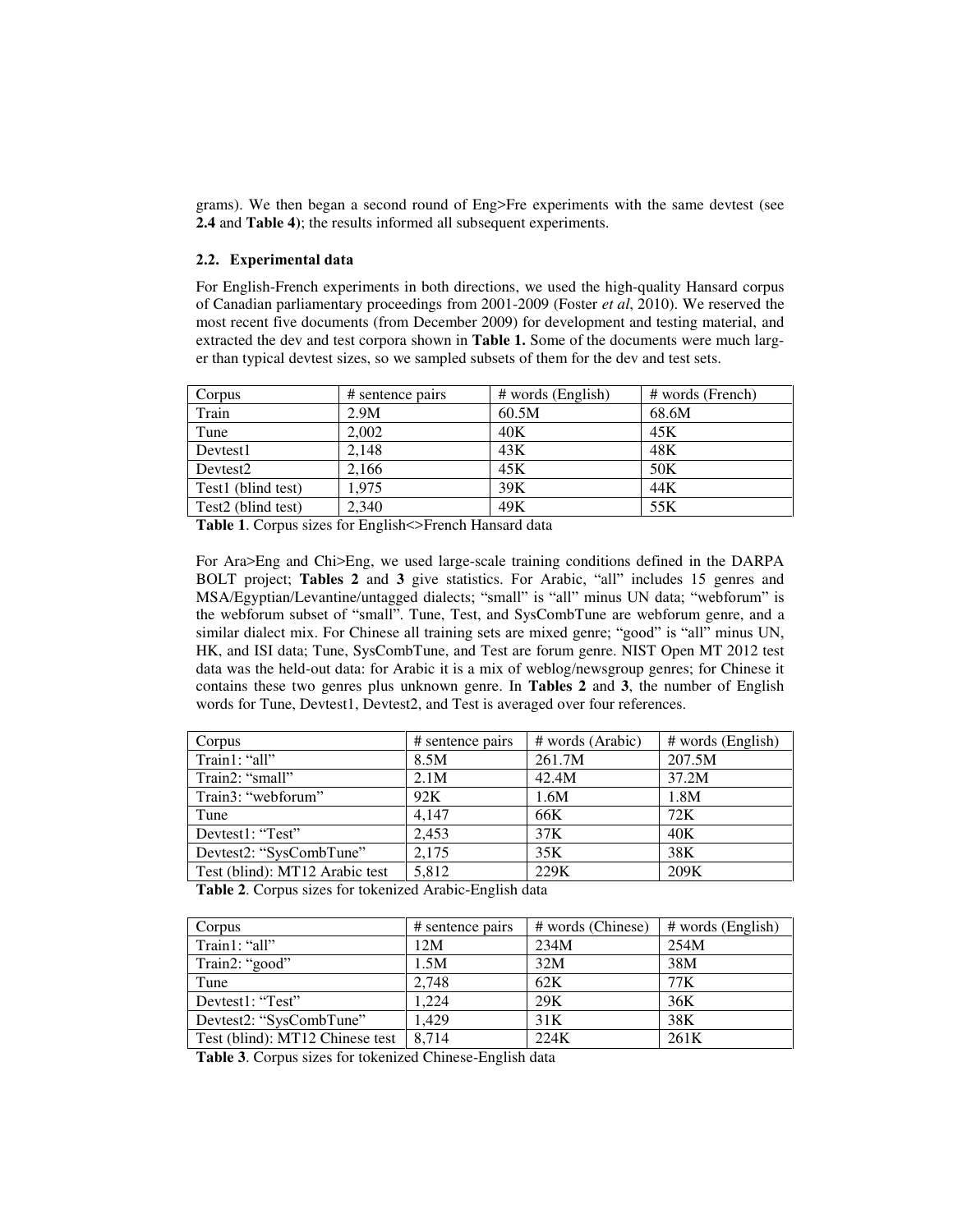#### **2.3. Experimental systems**

Eng<>Fre Hansard experiments were performed with Portage, the National Research Council of Canada's phrase-based system (this is the system described in Foster *et al*, 2013). The corpus was word-aligned with HMM and IBM2 models; the phrase table was the union of phrase pairs from these alignments, with a length limit of 7. We applied Kneser-Ney smoothing to find bidirectional conditional phrase pair estimates, and obtained bidirectional Zens-Ney lexical estimates (Chen *et al*, 2011). Hierarchical lexical reordering (Galley and Manning, 2008) was used. Additional features included standard distortion and word penalties (2 features) and a 4-gram LM trained on the target side of the parallel data: 13 features in total. The decoder used cube pruning and a distortion limit of 7.

Our Chinese and Arabic baselines are strong phrase-based systems, similar to our entries in evaluations like NIST. The hierarchical lexical reordering model (HRM) of (Galley and Manning, 2008) along with the sparse reordering features of (Cherry, 2013) was used. Phrase extraction pools counts over symmetrized word alignments from IBM2, HMM, IBM4, Fastalign (Dyer *et al*, 2013), and forced leave-one-out phrase alignment; the HRM pools counts in the same way. Phrase tables were Kneser-Ney smoothed as for the Eng<>Fre experiments, and combined with mixture adaptation (Foster, 2007); indicator features tracked which extraction techniques produced each phrase. The Chinese system incorporated additional adaptation features (Foster *et al*, 2013). For both Arabic and Chinese, four LMs per system were trained: one LM on the English Gigaword corpus (5-gram with Good-Turing smoothing), one LM on monolingual webforum data and two LMs trained on selected material from the parallel corpora (4-gram with Kneser-Ney smoothing); in the case of Chinese, the latter two LMs were mixture-adapted.. Both systems used the sparse features of (Hopkins and May, 2011; Cherry, 2013). The decoder used cube pruning and a distortion limit of 8.

Tuning for all systems was performed with batch lattice MIRA (Cherry and Foster, 2012). The metric is the original IBM BLEU, with case-insensitive matching of n-grams up to n = 4. For all systems, we performed five random replications of parameter tuning (Clark *et al*, 2011).

For Eng<> Fre, coarse models were trained on all of "Train". For Ara>Eng, word classes and two static coarse LMs were trained on "all" and "webforum" (no linear mixing), but biLMs were trained on "small". For Chi>Eng, word classes and a large static mix coarse LM were trained on "all", but a smaller dynamic mix coarse LM and all the biLMs were trained on "good". Bitokens for all language pairs were derived from word-aligned sentence pairs by two word alignment techniques. Two copies of each pair were made; one was aligned using HMMs, the other using IBM2. Since the Arabic and Chinese phrase tables were created not only with these alignment techniques, but with others, the decoder for these languages may use bitokens not found in the biLMs ("out-of-biLM-vocabulary" bitokens).

#### **2.4. English > French experiments**

First, we explored single Eng>Fre coarse models on devtest data. For models involving word classes, we looked at 50, 100, 200, 400, 800, and 1600 classes. The number of bitoken types was huge (7.6M), so we were only able to obtain up to 800 bitoken classes (generating 1600 classes would have taken too long). There is insufficient space to show all results: **Table 4** shows how many variants of each coarse model type we tried, along with the lowest-scoring and highest-scoring variant of each type (using average score on Devtest1 and Devtest2). The table uses the notation for biLMs given towards the end of section **1.1**. The range of scores from lowest to highest is shown with the standard deviation (SD) over five tuning runs (more precisely, we show whichever is greater, the SD of the lowest or of the highest score).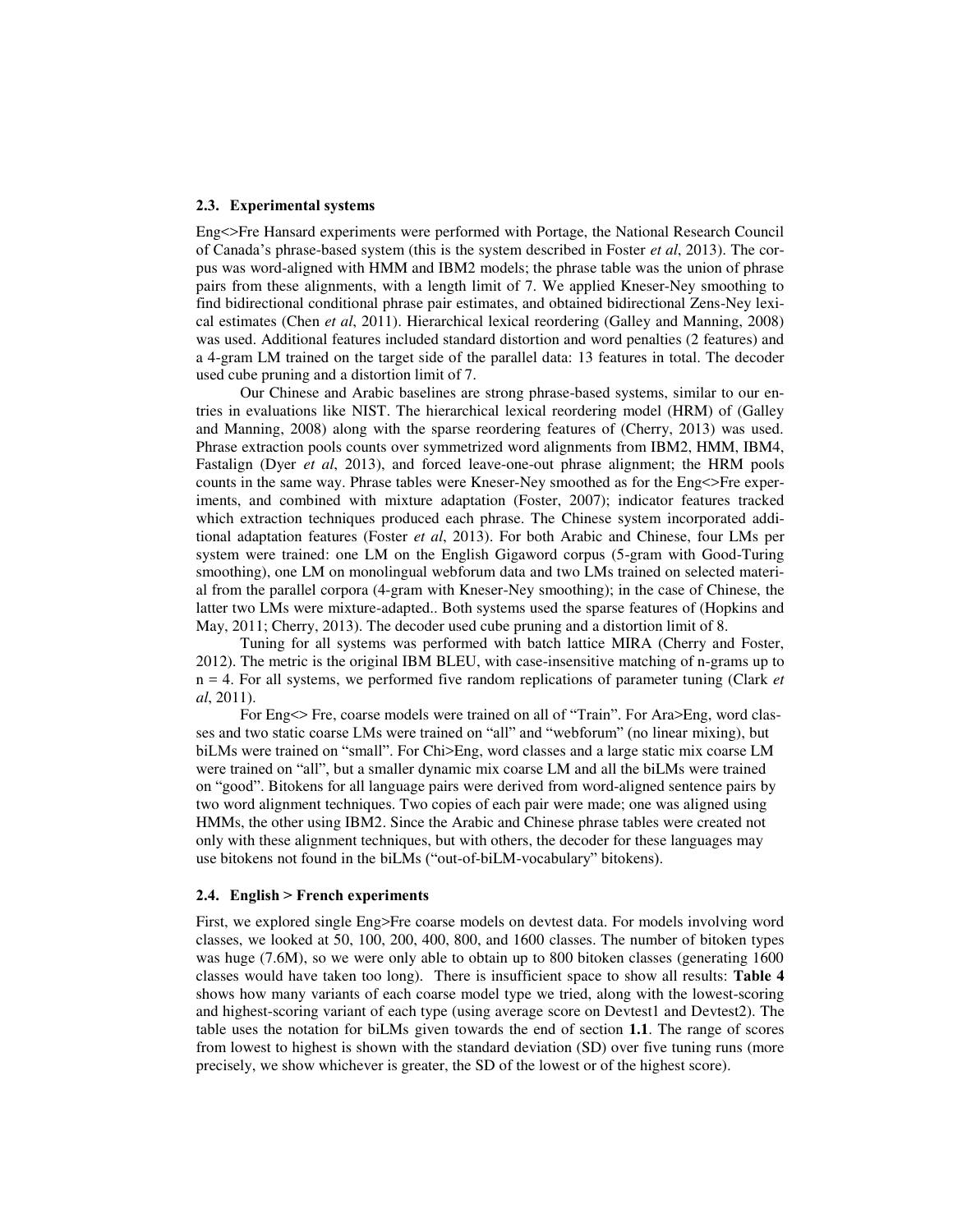| <b>System type</b>          | Lowest                  | <b>Highest scorer</b> | Range of scores          | Range of       |
|-----------------------------|-------------------------|-----------------------|--------------------------|----------------|
| (#variants tried)           | scorer                  |                       |                          | gains          |
| Cluster src biLM<br>(6)     | (800,  T )              | (400,  T )            | $40.20 - 40.31 \pm 0.06$ | $+0.08 - 0.19$ |
| Cluster tgt biLM<br>(6)     | ( S , 50)               | ( S , 100)            | $40.33 - 40.41 \pm 0.04$ | $+0.21 - 0.29$ |
| Cluster src & tgt           | (1600, 1600)            | (400, 200)            | $40.32 - 40.66 \pm 0.05$ | $+0.20 - 0.54$ |
| biLM<br>(22)                |                         |                       |                          |                |
| Cluster                     | 50 <sub>bi</sub>        | $800$ bi              | $40.30 - 40.71 \pm 0.02$ | $+0.18 - 0.59$ |
| bitoken biLM<br>(5)         |                         |                       |                          |                |
| Clstr src/tgt $\rightarrow$ | $400 \text{ bi}(50,50)$ | 400 bi(400,400)       | $40.51 - 40.76 \pm 0.01$ | $+0.39 - 0.64$ |
| clstr bitok. biLM $(11)$    |                         |                       |                          |                |
| Word-based biLM             | N/A                     | N/A                   | $40.34 \pm 0.05$         | $+0.22$        |
| $= ( S ,  T)$<br>(1)        |                         |                       |                          |                |
| Baseline for                | N/A                     | N/A                   | $40.12 \pm 0.02$         | (0.0)          |
| biLMs<br>(1)                |                         |                       |                          |                |
| Coarse LM<br>(7)            | $50$ tgt                | $800$ tgt             | $40.31 - 40.53 \pm 0.02$ | $+0.30 - 0.52$ |
|                             | classes                 | classes               |                          |                |
| (Baseline for coarse        | N/A                     | N/A                   | $40.02 \pm 0.03$         | (0.0)          |
| LMs)<br>(1)                 |                         |                       |                          |                |

**Table 4**. Preliminary experiments - Eng>Fre average(Devtest1,Devtest2) BLEU for single coarse models

We did not try all 36 combinations of source and target word clusters, but explored along the "diagonal" where the number of classes is the same for both sides: *i.e.*, we tried (50, 50), … , (1600, 1600). Then we tried coarse biLMs in the neighbourhood of the best diagonal ones, eventually trying 22 different biLMs clustered on both sides. For bitoken clustering, we also carried out this kind of greedy search. Word preclustering shortens the time required for bitoken clustering. *E.g.*, on our machines, training the highest-scoring biLM, 400 bi(400,400), took 19 hours for (400,400) preclustering and then 112 hours for bitoken clustering: 131 hours total. Training "400 bi" with no preclustering took 277 hours. The shorter time with preclustering is because **mkcls** takes time proportional to the number of types: 7.6M bitokens without preclustering but only 3.2M with (400, 400) preclustering. **Table 4** shows that preclustering followed by bitoken clustering also yielded the best results: the worst-scoring biLM of this type performed about +0.4 better than the baseline, and the best-performing one gained more than +0.6.The last two rows of the table pertain to coarse LMs. The **Table 4** experiments were performed two months earlier than the rest, with a slightly different version of the system, one with a standard rather than hierarchical lexicalized reordering model (HRM) (tables **5 & 6** below show results with HRMs, and tables **7 & 8** with discriminative HRMs (DHRMs)).

Next, we explored loglinear combinations of the highest-scoring coarse models on the same devtest, again doing a kind of greedy search (and using HRMs). Because of the poor results for clustering on only source or target words (not both) in **Table 4**, we did not try these biLMs in combinations. Almost all the combinations we tried scored significantly higher than the coarse models of which they were composed, as shown in **Table 5** (in descending order of devtest score). A pattern emerged: many of the highest-scoring combinations had one coarse biLM with clustered bitokens (sometimes preclustered, sometimes not), one coarse biLM with clustered source and target words, and two or three coarse LMs of very different granularity. Presumably, these information sources complement each other. We chose one of the configurations that scored highest on Eng>Fre devtest to be tried on all four language pairs – in each case, keeping the structure but using language-pair-specific models. This "generic" configuration often scores lower for other language pairs on blind test data than combinations that have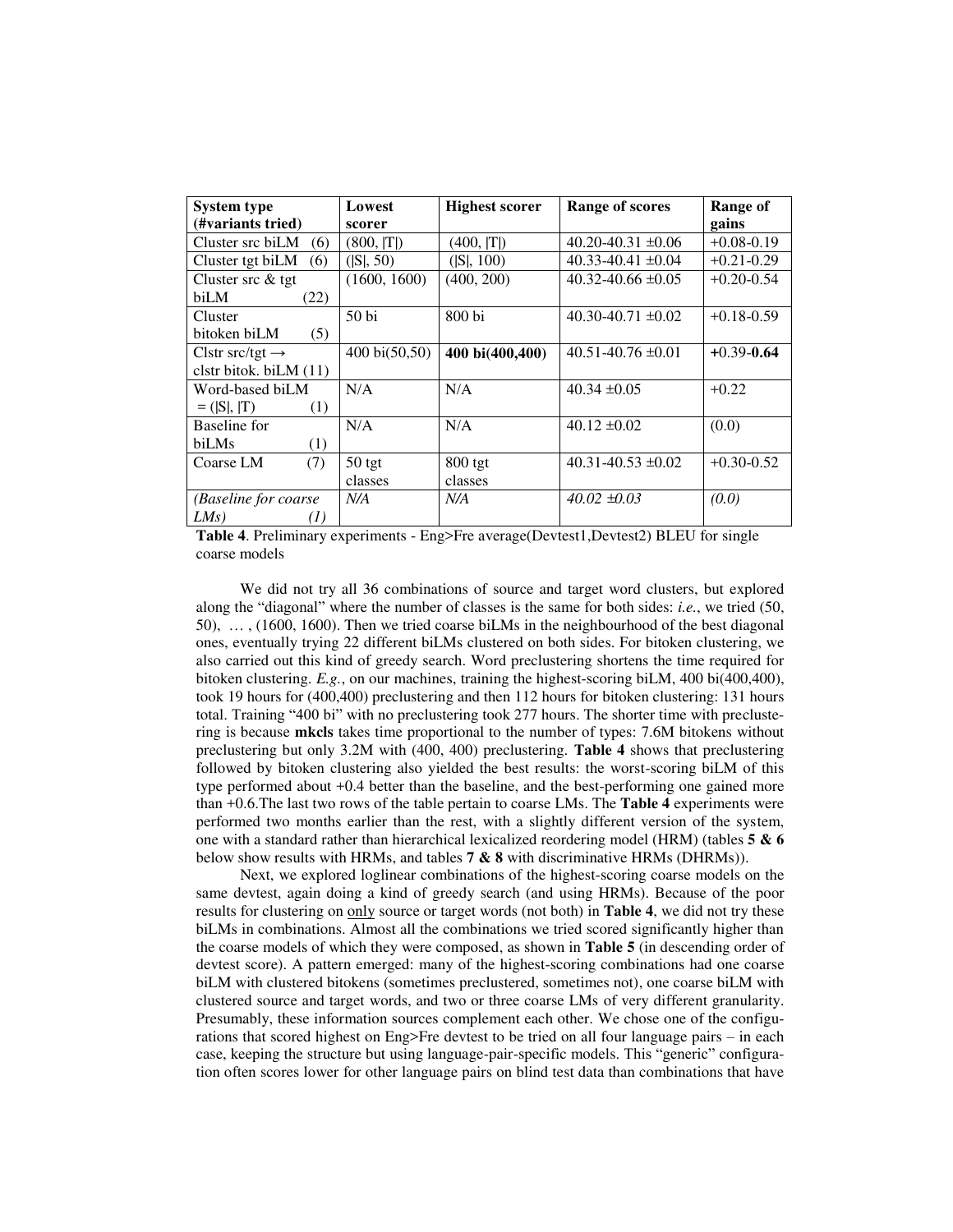been chosen via experiments on devtest data for a given pair, but is a reasonable choice for system builders who don't wish to spend a lot of time on preliminary experiments.

In addition to "generic" (underlined) and the two other best combinations, **Table 5** shows individual models inside coarse model combinations (*in italics*), the word-based biLM, and the baseline (the notation here was defined in section **1.1** above). Average scores and standard deviations from five runs are shown. For individual biLMs, "|B|" is the number of bitoken types. *E.g.*, clustering English and French words to 400 and 200 classes respectively shrinks the number of different bitokens from 7.6 million to 2.9 million. Results on blind test data (Test1 and Test2) are lower than on devtest but in roughly the same order; coarse model combinations score higher than their components on both devtest and test data. The "generic" configuration we chose was the one with symmetric biLMs (no difference between number of source and target word classes in its biLMs) that scores highest on devtest. It has a biLM clustered to 400 classes for each language, a biLM obtained from the former by clustering it to 400 bitokens, and two coarse LMs of very different granularities (100 and 1600 classes).

| <b>System</b>                                            | avg(Devtest1,<br>Devtest <sub>2</sub> ) | Gain on<br>devtest | avg(Test1,<br>Test <sub>2</sub> ) | <b>Gain on</b><br>test |
|----------------------------------------------------------|-----------------------------------------|--------------------|-----------------------------------|------------------------|
| $400bi(400,400) \& (400,200) \&$                         | $41.25 \pm 0.03$                        | $+1.13$            | $42.64\pm0.02$                    | $+0.85$                |
| 100tgt&1600tgt                                           |                                         |                    |                                   |                        |
| 400bi(400,400)&(400,400)&                                | $41.19 \pm 0.01$                        | $+1.07$            | $42.59 \pm 0.03$                  | $+0.80$                |
| $100 \text{tgt} \& 1600 \text{tgt} = \text{``Generic''}$ |                                         |                    |                                   |                        |
| 200bi&(400,200)&                                         | $41.19\pm0.02$                          | $+1.07$            | $42.60\pm0.04$                    | $+0.81$                |
| 100tgt&1600tgt                                           |                                         |                    |                                   |                        |
| Single biLM:                                             | $40.76 \pm 0.01$                        | $+0.64$            | $42.22 \pm 0.02$                  | $+0.43$                |
| 400bi400src400tgt,  B =400                               |                                         |                    |                                   |                        |
| Single biLM:                                             | $40.69 \pm 0.03$                        | $+0.57$            | $42.08 \pm 0.03$                  | $+0.28$                |
| 200 bi, $ B =200$                                        |                                         |                    |                                   |                        |
| Single biLM:                                             | $40.66 \pm 0.02$                        | $+0.54$            | $42.17\pm0.01$                    | $+0.37$                |
| $(400, 200),  B =2.9M$                                   |                                         |                    |                                   |                        |
| Single biLM:                                             | $40.51 \pm 0.04$                        | $+0.39$            | $42.15\pm0.03$                    | $+0.36$                |
| $(400, 400),  B =3.2M$                                   |                                         |                    |                                   |                        |
| Single biLM:                                             | $40.34 \pm 0.05$                        | $+0.22$            | $41.96 \pm 0.01$                  | $+0.17$                |
| word-based,  B =7.6M                                     |                                         |                    |                                   |                        |
| Single coarse LM: 1600tgt                                | $40.67 \pm 0.03$                        | $+0.55$            | $42.36 \pm 0.03$                  | $+0.56$                |
| Single coarse LM: 100tgt                                 | $40.61 \pm 0.03$                        | $+0.49$            | $42.11 \pm 0.02$                  | $+0.32$                |
| <b>Baseline</b>                                          | $40.12 \pm 0.02$                        | (0.0)              | $41.79 \pm 0.02$                  | (0.0)                  |

**Table 5**. Eng>Fre BLEU for coarse model combinations (*single components in italics*)

#### **2.5. Experiments with other language pairs**

Experiments with the other language pairs were carried out as with Eng>Fre: greedy search over single coarse models followed by greedy search over model combinations, using scores on devtest for each pair to make decisions. Results on devtest and blind test data are shown in **Tables 6** – **8** for the two combinations scoring highest on devtest for each pair. For each pair, we also tested the "generic" configuration (underlined) chosen on the basis of Eng>Fre devtest results. All results shown are averaged over 5 tuning runs.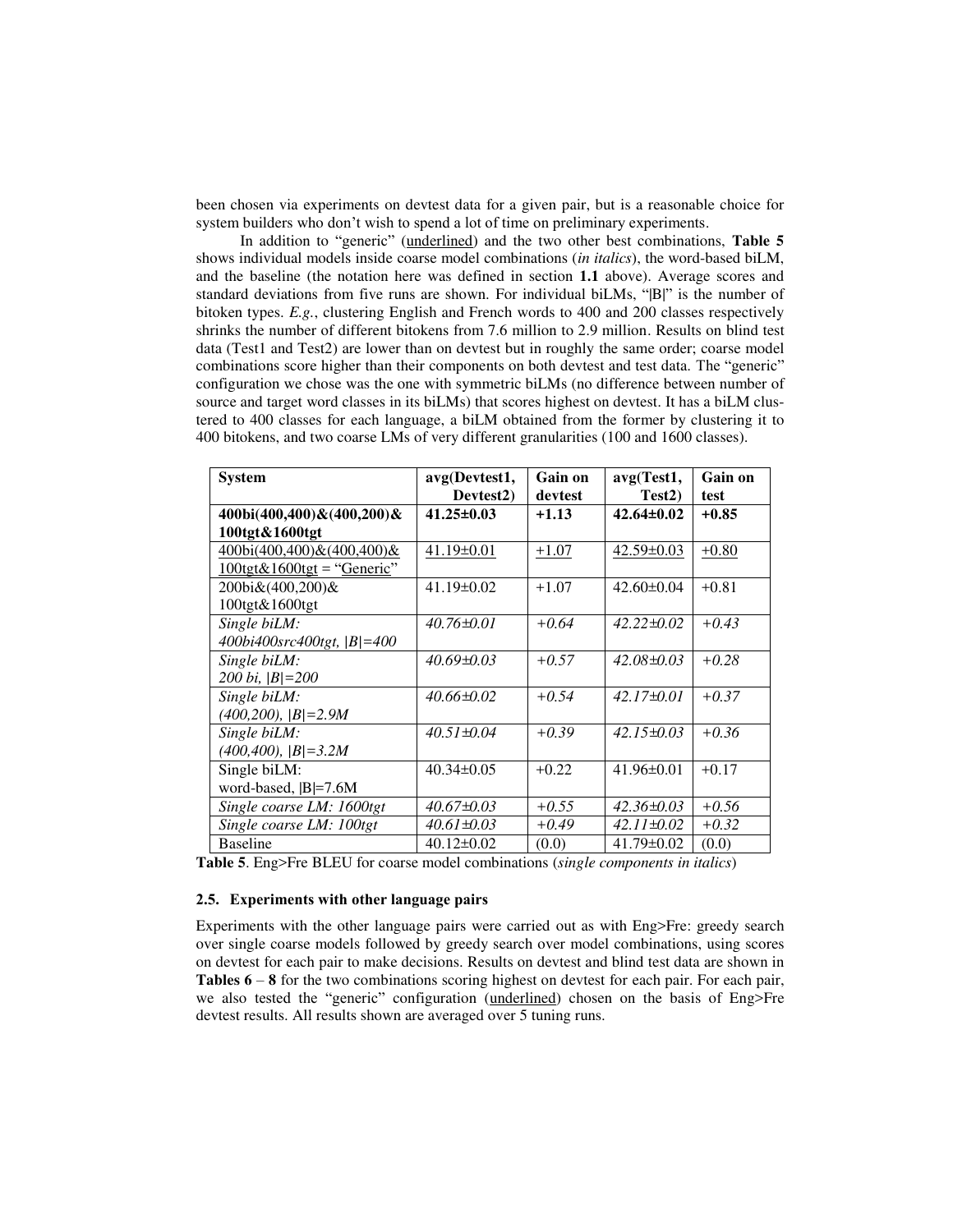| <b>System</b>                                            | avg(Devtest1,          | Gain on | avg(Test1,          | Gain on |
|----------------------------------------------------------|------------------------|---------|---------------------|---------|
|                                                          | Devtest <sub>2</sub> ) | devtest | Test <sub>2</sub> ) | test    |
| 400bi&(1600,1600)&                                       | $40.80 \pm 0.03$       | $+0.79$ | $42.49 \pm 0.04$    | $+0.46$ |
| 100tgt&800tgt&1600tgt                                    |                        |         |                     |         |
| 400bi&(1600,1600)&                                       | $40.79 \pm 0.03$       | $+0.78$ | $42.47 \pm 0.05$    | $+0.45$ |
| 100tgt&1600tgt                                           |                        |         |                     |         |
| 400bi(400,400)&(400,400)&                                | $40.67 \pm 0.03$       | $+0.66$ | $42.37 \pm 0.03$    | $+0.35$ |
| $100 \text{tgt} \& 1600 \text{tgt} = \text{``Generic''}$ |                        |         |                     |         |
| Single biLM:                                             | $40.41 \pm 0.02$       | $+0.39$ | $42.32\pm0.05$      | $+0.29$ |
| 400bi, $ B =400$                                         |                        |         |                     |         |
| Single biLM:                                             | $40.37 \pm 0.02$       | $+0.36$ | $42.09 \pm 0.02$    | $+0.06$ |
| $(1600, 1600),  B  = 6.2M$                               |                        |         |                     |         |
| Single biLM:                                             | $40.35 \pm 0.04$       | $+0.34$ | $42.32 \pm 0.02$    | $+0.29$ |
| $400bi(400, 400)$ , $ B =400$                            |                        |         |                     |         |
| Single biLM:                                             | $40.21 \pm 0.02$       | $+0.19$ | $42.05 \pm 0.02$    | $+0.02$ |
| $(400, 400),  B =4.2M$                                   |                        |         |                     |         |
| Single biLM: word-based,                                 | $40.25 \pm 0.03$       | $+0.23$ | $42.13 \pm 0.02$    | $+0.10$ |
| $ B =8.6M$                                               |                        |         |                     |         |
| Single coarse LM: 100tgt                                 | $40.36 \pm 0.04$       | $+0.35$ | $42.14\pm0.02$      | $+0.12$ |
| Single coarse LM: 800tgt                                 | $40.33 \pm 0.02$       | $+0.32$ | $42.19\pm0.04$      | $+0.16$ |
| Single coarse LM: 1600tgt                                | $40.30\pm0.01$         | $+0.28$ | $42.09 \pm 0.02$    | $+0.07$ |
| <b>Baseline</b>                                          | $40.01 \pm 0.02$       | (0.0)   | $42.02\pm0.03$      | (0.0)   |

**Table 6**. Fre>Eng BLEU for coarse model combinations (*single components in italics*)

### **3. Discussion and Future Work**

BiLMs provide phrase-based SMT systems with richer source-side context during decoding. In experiments with highly competitive baselines, pure word-based 8-gram biLMs yield only modest gains in the range +0.1–0.2 BLEU for four language pairs. This is probably due to training data sparsity caused by the large number of bitoken types. Indeed, when we replace word-based 8-gram biLMs with coarse 8-gram biLMs, we get much greater gains from the latter. Our results also show that coarse biLMs and coarse LMs of different granularities contain partially complementary information: for each of the language pairs, loglinear combinations of coarse models score higher than single coarse models on blind test data.

We defined a "generic" coarse configuration by looking at Eng>Fre devtest results: 400bi(400,400)&(400,400)&100tgt&1600tgt (a loglinear combination of two types of coarse biLM and two coarse LMs of very different granularities). For this configuration, BLEU gains over language-specific baselines on blind data were **+0.80** for Eng>Fre, **+0.35** for Fre>Eng, **+1.0** for Ara>Eng, and +**0.6** for Chi>Eng. If we apply the configuration with the highest devtest score on a given language pair to blind data, the gains are **+0.85** for Eng>Fre, **+0.46** for Fre>Eng, +**1.2** for Ara>Eng, and still **+0.6** for Chi>Eng. The consensus in the literature is that coarse models help most when the target language has complex morphology, so we expected the largest gains to be for Eng>Fre: we were surprised by the large gains for Ara>Eng. It looks as though source context information is especially valuable for Ara>Eng.

The Eng>Fre baseline system's LM took only 0.1G of storage, but adding the "generic" coarse LM-biLM configuration brought this to 2.4G. Adding "generic" took Fre>Eng LM size from 0.1G to 2.0G. Because they have four LMs, baselines for the other two language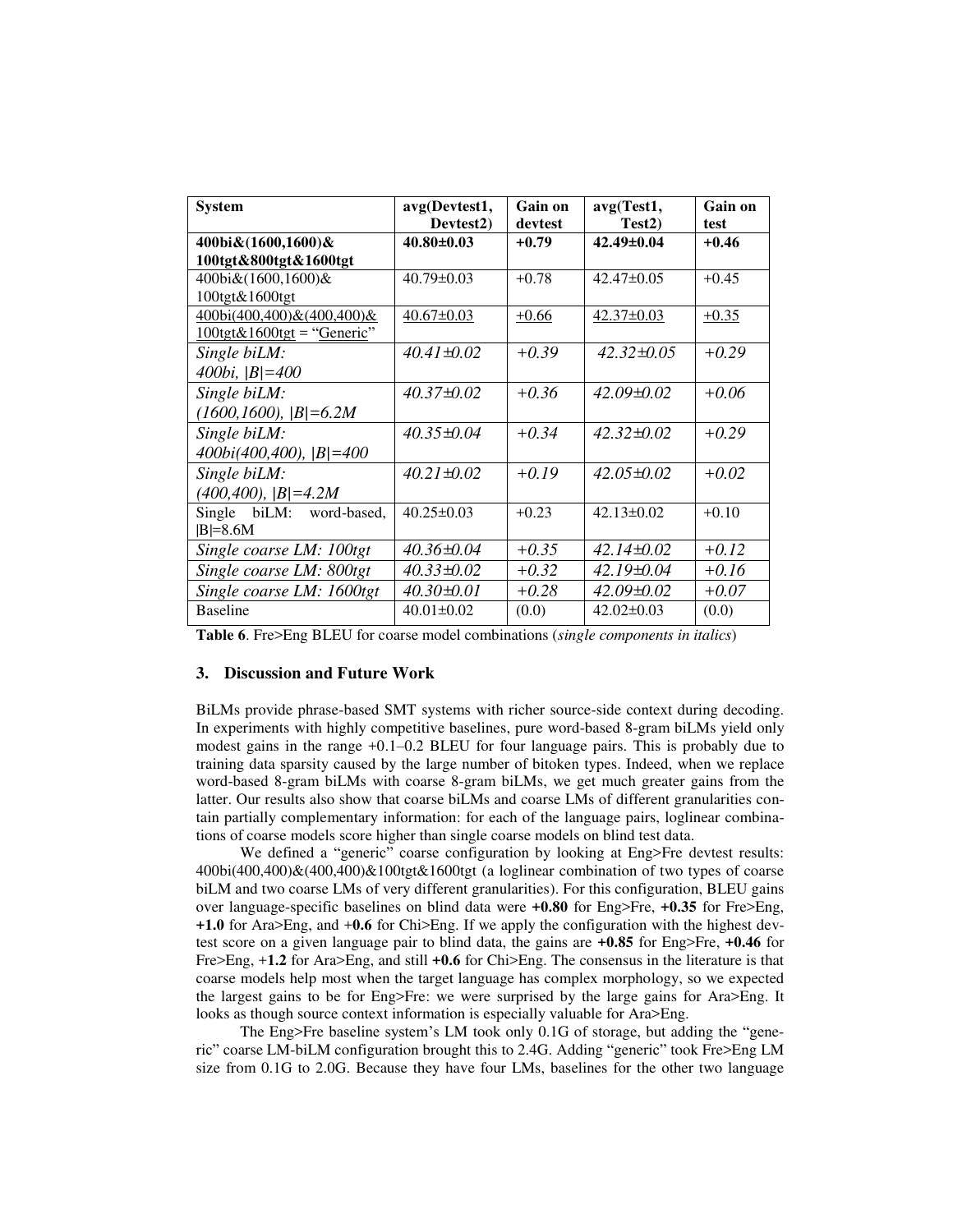pairs have much higher total LM sizes than the Eng<>Fre baselines: adding "generic" took total LM size from 15.0G to 18.4G for Ara>Eng, and from 7.6G to 11.0G for Chi>Eng. We didn't measure time or virtual memory (VM) during decoding impacts precisely: very roughly, adding "generic" increased decoding time about 30% for all four systems, and increased VM size about 60% for the Eng<>Fre systems and about 20% for the other two.

| <b>System</b>                                                                    | avg(Devtest1,              | Gain on | <b>Test</b>      | Gain on |
|----------------------------------------------------------------------------------|----------------------------|---------|------------------|---------|
|                                                                                  | Devtest2)                  | devtest |                  | test    |
| 400bi&(1600,1600)&                                                               | 40.56±0.09                 | $+0.76$ | $46.03 \pm 0.07$ | $+1.20$ |
| 100tgt&1600tgt                                                                   |                            |         |                  |         |
| 400bi(800,800)&                                                                  | $40.51 \pm 0.12$           | $+0.72$ | $45.74 \pm 0.13$ | $+0.91$ |
| 100tgt&1600tgt                                                                   |                            |         |                  |         |
| $400\text{bi}(400,400) \& (400,400) \&$                                          | $\frac{40.43 \pm 0.08}{2}$ | $+0.63$ | $45.80 \pm 0.14$ | $+0.97$ |
| $\frac{100 \text{tgt} \& 1600 \text{tgt}}{2000 \text{tgt}} = \text{``Generic''}$ |                            |         |                  |         |
| Single biLM:                                                                     | $40.38 \pm 0.13$           | $+0.59$ | $45.43\pm0.07$   | $+0.60$ |
| 400bi, $ B =400$                                                                 |                            |         |                  |         |
| Single biLM:                                                                     | $40.23 \pm 0.04$           | $+0.44$ | $45.35\pm0.08$   | $+0.52$ |
| $400bi(800,800)$ , $ B =400$                                                     |                            |         |                  |         |
| Single biLM:                                                                     | $40.18\pm0.09$             | $+0.38$ | $44.94 \pm 0.18$ | $+0.11$ |
| $400bi(400, 400)$ , $ B =400$                                                    |                            |         |                  |         |
| Single biLM:                                                                     | $40.15 \pm 0.08$           | $+0.36$ | $45.02 \pm 0.07$ | $+0.19$ |
| $(400, 400),  B =1.2M$                                                           |                            |         |                  |         |
| Single biLM:                                                                     | $40.03 \pm 0.04$           | $+0.23$ | $45.10\pm0.12$   | $+0.27$ |
| $(1600, 1600),  B =2.1M$                                                         |                            |         |                  |         |
| Single biLM:                                                                     | $40.06 \pm 0.06$           | $+0.26$ | $44.96\pm0.09$   | $+0.13$ |
| word-based,  B =4.0M                                                             |                            |         |                  |         |
| Single coarse LM: 1600tgt                                                        | $40.14\pm0.06$             | $+0.34$ | $45.12\pm0.09$   | $+0.29$ |
| Single coarse LM: 100tgt                                                         | $40.03 \pm 0.04$           | $+0.23$ | $45.10\pm0.05$   | $+0.27$ |
| <b>Baseline</b>                                                                  | 39.80±0.05                 | (0.0)   | $44.83 \pm 0.08$ | (0.0)   |

**Table 7**. Ara>Eng BLEU for coarse model combinations (*single components in italics*)

There are several directions for future work:

- The method for hard-clustering words/bitokens could be improved *e.g.*., as in Blunsom and Cohn (2011). As a reviewer helpfully pointed out, coarse models of the same type but different granularities could be trained more efficiently with true IBM clustering (Brown *et al*, 1992) to create a hierarchy for words or bitokens that would yield many different granularities after a single run, rather than by running **mkcls** several times (once per granularity).
- Coarse models could be used for domain adaptation *e.g.*, via mixture models that combine in-domain and out-of-domain or general-domain data (Koehn and Schroeder, 2007; Foster and Kuhn, 2007; Sennrich, 2012). In-domain statistics will be better-estimated in a coarse mixture than in a word-based one.
- "Mirror-image" word-based or coarse target-to-source biLMs could be used to rescore N-best lists or lattices. If there has been word reordering, these would apply context information not seen during decoding. *E.g.*, let source "A B C D E F G H" generate hypothesis "a b f h g c d e", and "A" be aligned with "a", "B" with "b", *etc*. With trigram word-based biLMs, the trigrams involving "f" seen during decoding are "a\_A b\_B f\_F", "b\_B f\_F h\_H", and "f\_F h\_H g\_G". During mirror-image rescoring, the biLM trigrams involving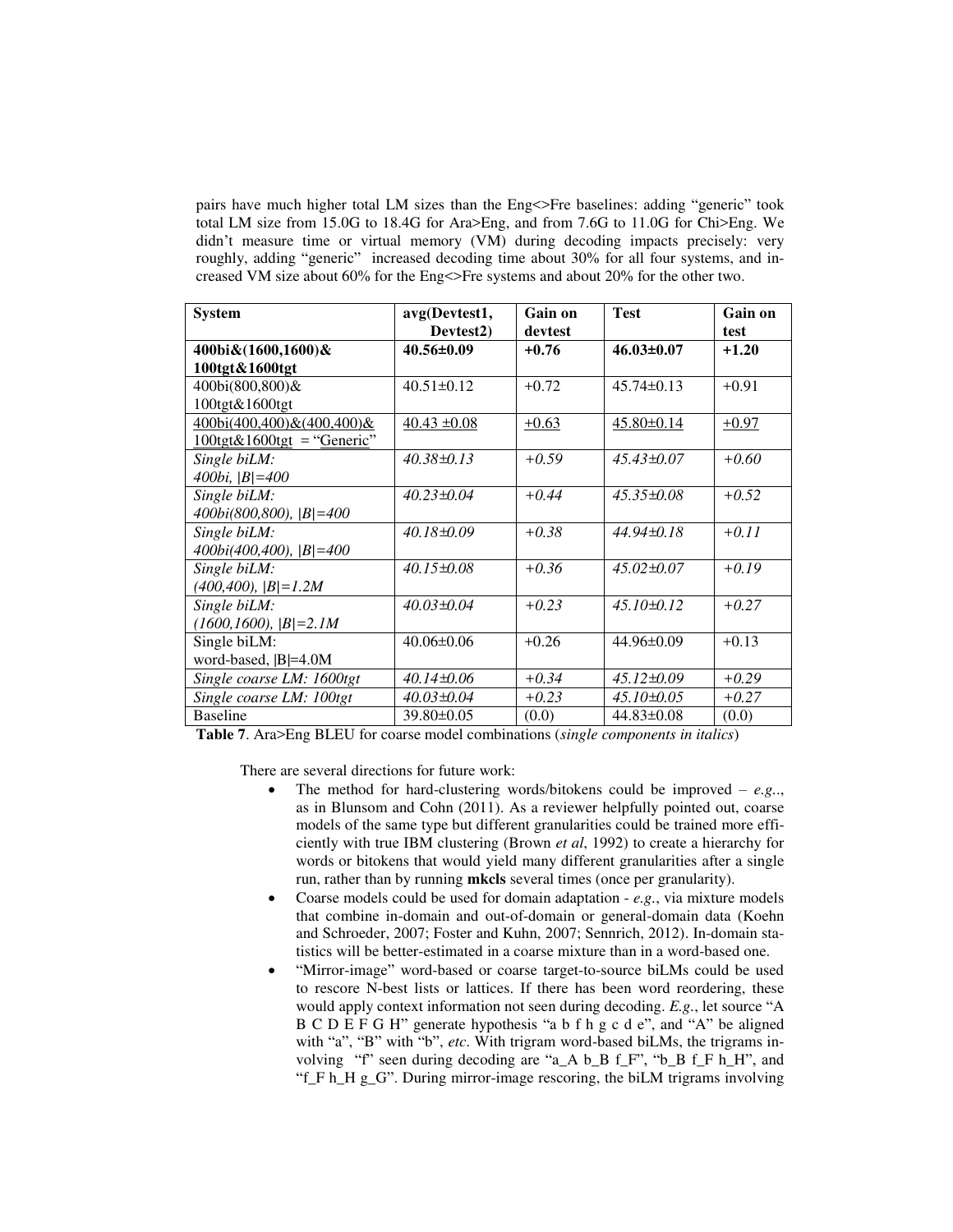"f" that are consulted are "D\_d E\_e F\_f", "E\_e F\_f G\_g", and "F\_f G\_g H\_h" – a different set of trigrams, potentially containing additional information.

• In this work, the most time-consuming task was finding the best combination of coarse models for a given language pair/corpus. We hope to devise a computationally cheap way of finding the best combination on devtest data. An approach based on minimizing the perplexity of held-out data might work, if the correlation between this and SMT quality turns out to be sufficiently high.

An interesting direction for future work is comparison between coarse models and neural net (NN) approaches. In principle, everything learned by coarse LMs or coarse biLMs could be learned by a neural net (NN) trained on the same data. Will NNs make coarse models obsolete? Only thorough experimentation will show which of NNs or coarse model combinations really yield better translations – perhaps they complement each other. Currently, an advantage of coarse models over NNs is quicker training times; one could further shrink training time for coarse models by incrementally adaptating word clusterings trained on generic data to new domains. However, incremental adaptation is also a possible strategy for NNs. Analysis of these tradeoffs between coarse models and NNs – in terms of model quality, speed of training, ease of incremental adaptation, *etc*. – is our top priority for future work.

| <b>System</b>                                            | avg(Devtest1,          | Gain on | <b>Test</b>      | Gain on |
|----------------------------------------------------------|------------------------|---------|------------------|---------|
|                                                          | Devtest <sub>2</sub> ) | devtest |                  | test    |
| 400bi(1600,1600tgt)&(800,800)&                           | $30.38 \pm 0.08$       | $+0.82$ | $32.46 \pm 0.04$ | $+0.61$ |
| 100tgt&400tgt                                            |                        |         |                  |         |
| 400bi(1600,1600)&(800,800)&                              | $30.36 \pm 0.08$       | $+0.80$ | $32.44\pm0.05$   | $+0.59$ |
| 100tgt&1600tgt                                           |                        |         |                  |         |
| $400\text{bi}(400,400) \& (400,400) \&$                  | $30.16 \pm 0.11$       | $+0.60$ | $32.41 \pm 0.05$ | $+0.56$ |
| $100 \text{tgt} \& 1600 \text{tgt} = \text{``Generic''}$ |                        |         |                  |         |
| Single biLM:                                             | $30.02 \pm 0.08$       | $+0.47$ | $32.25 \pm 0.06$ | $+0.40$ |
| $400bi(1600,1600),  B =400$                              |                        |         |                  |         |
| Single biLM: $(800, 800)$ , $ B =3.4M$                   | $29.90 \pm 0.10$       | $+0.34$ | $32.09 \pm 0.03$ | $+0.24$ |
| Single biLM: $(400, 400)$ , $ B =2.8M$                   | 29.76±0.08             | $+0.21$ | $32.16 \pm 0.02$ | $+0.30$ |
| Single biLM:                                             | $29.94 \pm 0.07$       | $+0.38$ | $32.13 \pm 0.07$ | $+0.28$ |
| $400bi(400,400)$ , $ B =400$                             |                        |         |                  |         |
| Single biLM:                                             | $29.74 \pm 0.09$       | $+0.19$ | $32.03\pm0.08$   | $+0.18$ |
| word-based, $ B =6.9M$                                   |                        |         |                  |         |
| Single coarse LM: 100tgt                                 | $29.82 \pm 0.02$       | $+0.26$ | $32.14\pm0.06$   | $+0.29$ |
| Single coarse LM: 400tgt                                 | 29.83±0.09             | $+0.28$ | $32.17\pm0.08$   | $+0.31$ |
| Single coarse LM: 1600tgt                                | 29.82±0.06             | $+0.26$ | $32.11 \pm 0.05$ | $+0.26$ |
| <b>Baseline</b>                                          | $29.56 \pm 0.05$       | (0.0)   | $31.85 \pm 0.08$ | (0.0)   |

**Table 8**. Chi>Eng BLEU for coarse model combinations (*single components in italic*)

## **Acknowledgement**

This research was supported in part by DARPA contract HR0011-12-C-0014 under subcontract to Raytheon BBN Technologies.

## **References**

W. Ammar, V. Chahuneau, M. Denkowski, *et al*. 2013. The CMU Machine Translation Systems at WMT 2013. In *Proceedings of Workshop on SMT*, Sofia, Bulgaria.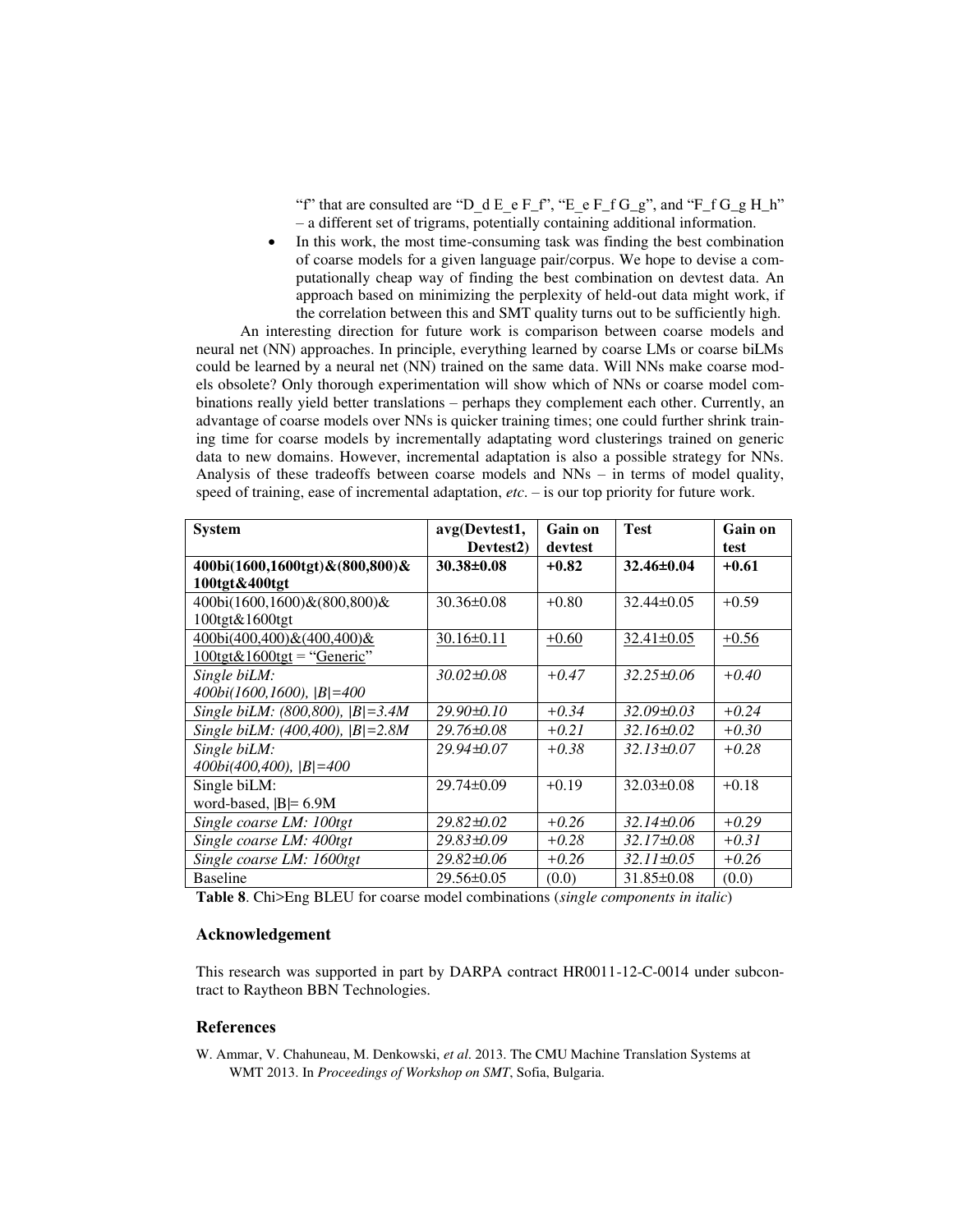- A. Bisazza and C. Monz. 2014. Class-Based Language Modeling for Translating into Morphologically Rich Languages. In *COLING*, Dublin, Ireland.
- P. Blunsom and T. Cohn. 2011. A Hierarchical Pitman-Yor Process HMM for Unsupervised Part of Speech Induction. In *Proceedings of the ACL*, Portland, Oregon, USA.
- P. Brown, V. Della Pietra, P. de Souza, J. Lai and R. Mercer. 1992. Class based n-gram models of natural language. *Computational Linguistics*, Vol. 18.
- F. Casacuberta and E. Vidal. 2004. Machine Translation with Inferred Stochastic Finite-State Transducers. *Computational Linguistics*. Vol. 30.
- B. Chen, R. Kuhn, G. Foster and H. Johnson. 2011. Unpacking and transforming feature functions: New ways to smooth phrase tables. In *Proceedings of MT Summit XIII*, Xiamen, China.
- C. Cherry. 2013. Improved reordering for phrase-based translation using sparse features. In *Proceedings of NAACL-HLT*, Atlanta, USA.
- C. Cherry and G. Foster. 2012. Batch Tuning Strategies for Statistical Machine Translation. In *Proceedings of NAACL-HLT*, Montreal, Canada.
- J. Clark, C. Dyer, A. Lavie and N. Smith. 2011. Better hypothesis testing for statistical machine translation. In *Proceedings of the ACL,* Portland, Oregon, USA.
- J. Crego and F. Yvon. 2010. Factored bilingual n-gram language models for statistical machine translation. *Machine Translation - Special Issue: Pushing the frontiers of SMT*, V. 24, no. 2.
- N. Durrani, H. Schmid, A. Fraser, and P. Koehn. 2014. Investigating the Usefulness of Generalized-Word Representations in SMT. In *Proceedings of COLING*, Dublin, Ireland.
- N. Durrani, H. Schmid, and A. Fraser. 2011. A Joint Sequence Translation Model with Integrated Reordering. In *Proceedings of the ACL*, Portland, Oregon, USA.
- C. Dyer, V. Chahuneau, and N. Smith. 2013. A Simple, Fast, and Effective Reparameterization of IBM Model 2. In *Proceedings of NAACL*, Atlanta, USA.
- M. Faruqui and C. Dyer. 2013. An Information Theoretic Approach to Bilingual Word Clustering. In *Proceedings of the ACL*, Sofia, Bulgaria.
- Y. Feng, T. Cohn, X. Du. 2014. Factored Markov Translation with Robust Modeling. *Proceedings of CoNLL*, Baltimore, USA.
- G. Foster, B. Chen, and R. Kuhn. 2013[. Simulating Discriminative Training for Linear Mixture Adapta](http://www.iro.umontreal.ca/~foster/papers/simmix-mtsummit13.pdf)[tion in SMT.](http://www.iro.umontreal.ca/~foster/papers/simmix-mtsummit13.pdf) In *Proceedings of MT Summit*, Nice, France.
- G. Foster, P. Isabelle and R. Kuhn. 2010. Translating structured documents. In *Proceedings of AMTA*, Denver, USA.
- G. Foster and R. Kuhn. 2007. Mixture-Model Adaptation for SMT. In *Proceedings of Workshop on SMT*, Prague, Czech Republic.